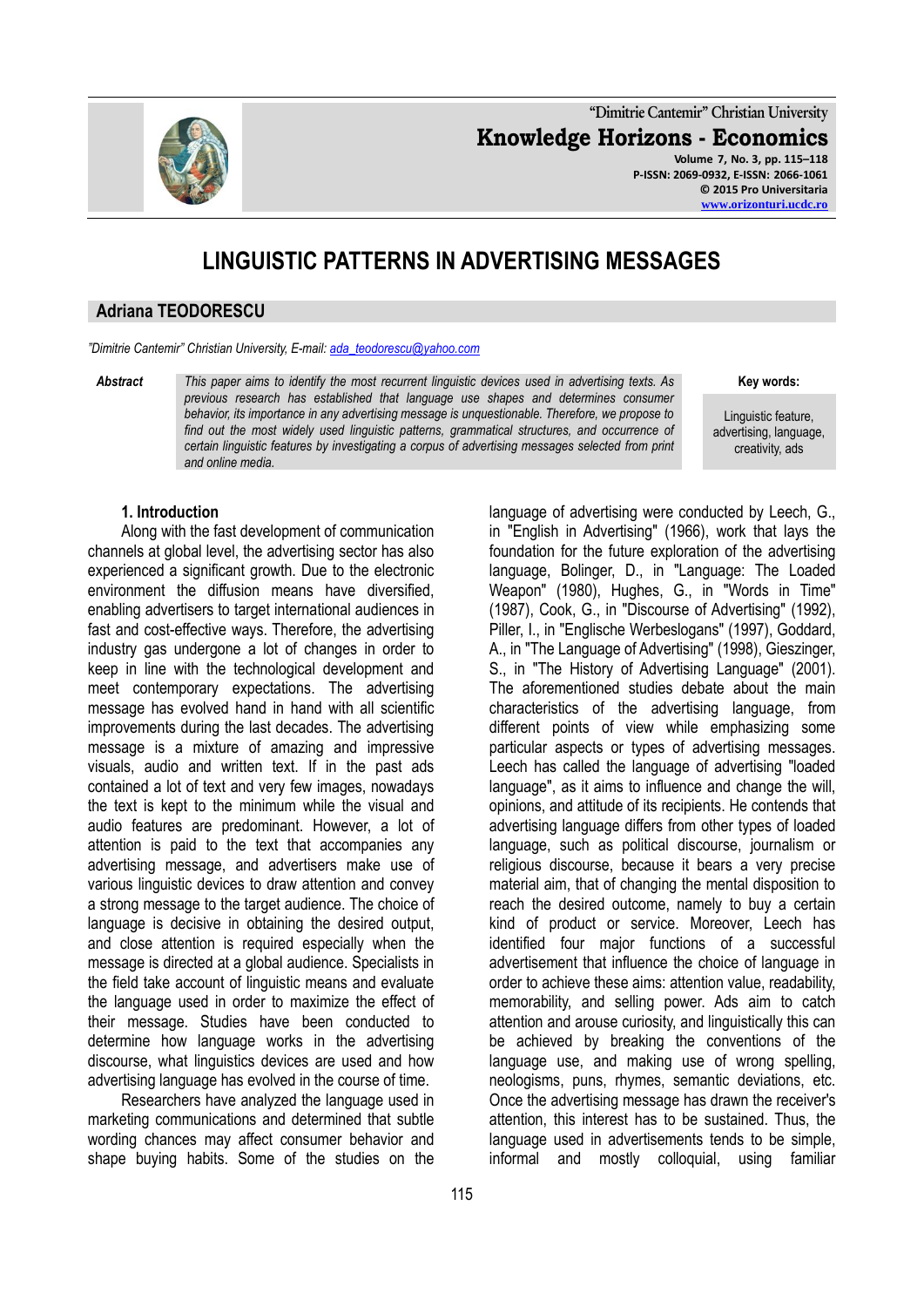vocabulary. The practice of using informal language associated with private contexts in public or business communication was called by Leech "public colloquialism" (Leech, 1966, 123). As for enhancing memorability, repetition is the most frequent technique used: semantic, lexical and syntactic repetition, alliteration, rhythm, rhyme, or grammatical parallelism. The ultimate goal of the advertising message is to sell. Inducing the desired kind of action is best achieved by means of imperatives, which are considered the most frequently used syntactic forms in advertising language (Leech, 1996, 141).

## **2. Methodology of research**

Our approach is based on the fact that words and the way they are used influence and determine certain attitudes and perceptions. It has been proved that words choice reflects the speaker's thoughts and feelings: "Our findings to date suggest that the words we use in natural language reflect our thoughts and feelings in often unpredictable ways. They also reveal a tremendous amount of information about our social interactions and personality. Function words, in particular, carry an array of psychological meanings and set the tone for social interactions" (Chung & Pennebaker, 2007, 13). Thus, language use is not a random practice but rather a studied and carefully planned activity, especially in advertising messages.

Considering the extensive literature in the field, we decided to gather a corpus of advertisements selected from print and online media and analyze them from lexical and syntactic point of view in order to determine if our results are consistent with the current findings regarding advertising language patterns, and also look for are any possible dissimilarities.

A content analysis was carried out by means of a text analysis software program, called Linguistic Inquiry Word Count (LIWC). We have used the LIWC software to find out the rate of self-references, social words, positive emotions, negative emotions, overall cognitive words, articles and big words used across the advertising messages we selected in our sample.

LIWC is a text analysis software program designed by James W. Pennebaker, Roger J. Booth, and Martha E. Francis. It calculates the degree to which different categories of words are used, and can determine the degree any text uses positive or negative emotions, self-references, causal words, and 70 other language dimensions. "LIWC is a transparent text analysis program that counts words in psychologically meaningful categories. Empirical results using LIWC demonstrate its ability to detect meaning in a wide variety of experimental settings, including to show attentional focus, emotionality, social relationships,

thinking styles, and individual differences" (Tausczik & Pennebaker, 2010, 24).

## **3. Results**

First of all, the analysis of our sample data revealed a high rate of positive emotion words while negative emotion words got a very low score. The high score for positive emotion terms goes far beyond the value set for personal texts, while the level of negative emotions is above the range set for formal texts (see Figure 1). This finding is in line with previous research according to which advertising texts make excessive use of positive words. Ads tend to convey positive images and give the target audience a positive attitude. Prohibition and negative forms are generally avoided.

The low level of overall cognitive terms, associated with a high use of positive emotions, may be related to the fact that ads are meant to allure the audience, to induce a certain perception and attitude, and they make appeal most to receiver's feelings than thinking.

We also noticed an extremely low score for selfreference terms (I, me, my), when compared to the values for both formal and personal texts provided by LIWC. The lack of self-references in our corpus was compensated by an obvious preference for the pronouns 'we' and 'you'. On the use of the singular personal pronoun, Chung & Pennebaker assert: "At its most basic level, the use of the word "I" suggests that the speaker is briefly paying attention to the self. Too much attention to the self is associated with highly negative emotional states [...]" (Chung & Pennebaker, 2007, 10). Therefore, the low level of self-reference terms is meant to turn the attention to the receiver of the message, enhance his importance, and involve him in the action.

The use of the personal pronouns 'you' and 'we' is meant to make the message sound warm and affable, narrow the gap between the sender and the receiver, and make the audience perceive the message as being designed to help and care for them. The advertiser acts as his main concern would be to ensure the consumer's comfort and leisure, help him make the best choice always in his interest.

The lack of negative emotion words (0.61) displayed in our sample data is characteristic of advertising texts, whose main function is to promote a positive image and persuade the audience to buy a certain kind of product.

The values for articles and big words were higher than we expected. Bearing in mind that advertising messages are closer to personal texts as structure and style, we anticipated a lower level of articles and big words. On the contrary, the degree of articles use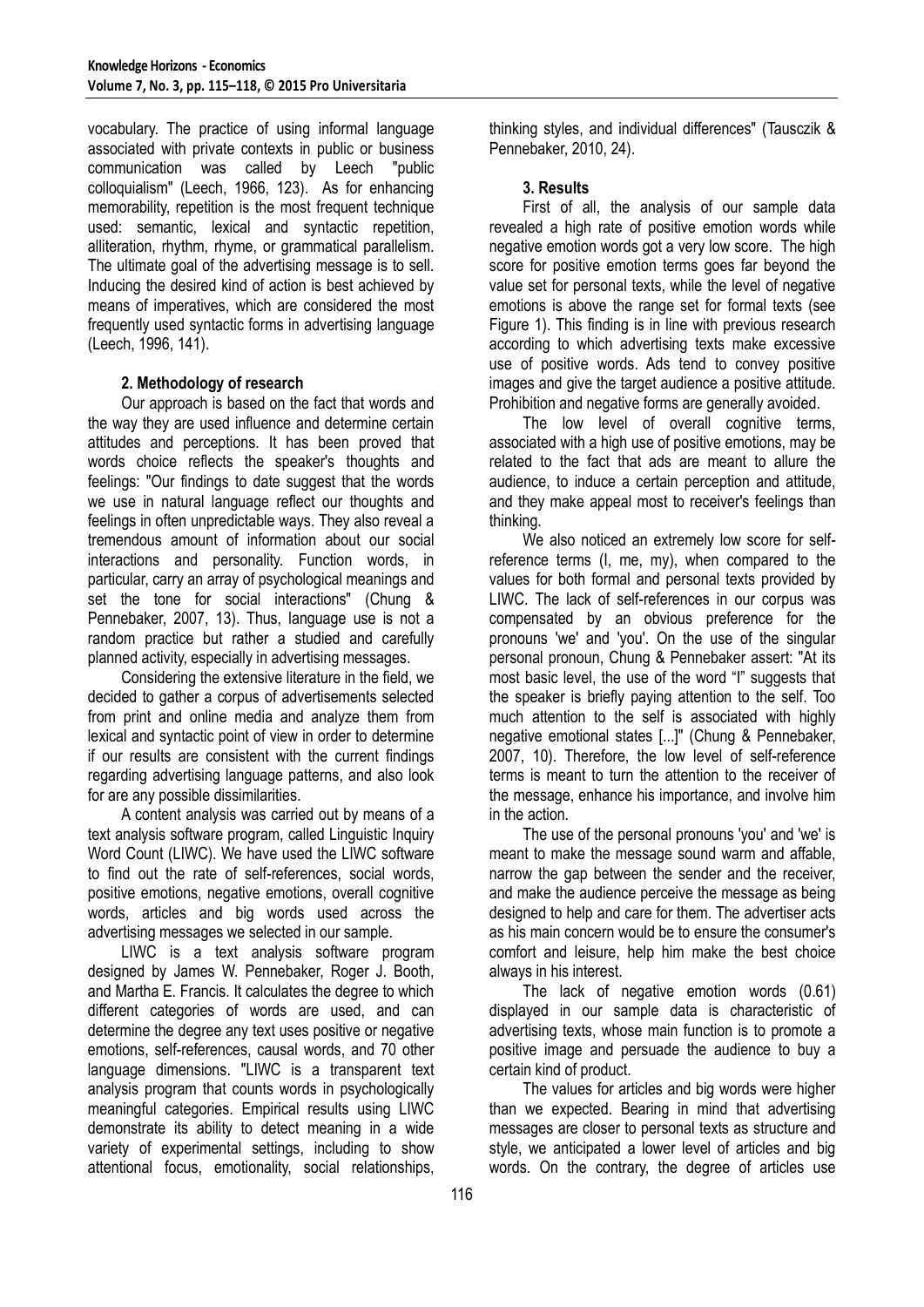exceeded even the measures set for formal texts, and the value for big words was set between personal and formal texts.

| <b>LIWC</b> dimension       | Your<br>data | Personal<br>texts | <b>Formal</b><br>texts |
|-----------------------------|--------------|-------------------|------------------------|
| Self-references (I, me, my) | 1.09         | 11.4              | 4.2                    |
| Social words                | 7.48         | 9.5               | 8.0                    |
| Positive emotions           | 4.36         | 2.7               | 2.6                    |
| Negative emotions           | 0.61         | 2.6               | 1.6                    |
| Overall cognitive words     | 3.45         | 7.8               | 5.4                    |
| Articles (a, an, the)       | 9.28         | 5.0               | 7.2                    |
| Big words (> 6 letters)     | 16.68        | 13.1              | 19.6                   |

Key linguistic features - LIWC (values per 3,944 words)

#### Figure 1

Furthermore, the analysis of our sample data revealed the predominance of monosyllabic verbs. The use of short verbs renders the message more familiar, easily understood and remembered. We noticed the predominant use of the verb 'get' instead of 'buy', and a high use of modal verbs. The word 'buy' is rarely used in advertisements, as it involves the action of obtaining something by paying money for it. Therefore, the verb 'buy' is generally replaced by other verbs with the meaning of obtaining something but without involving the purchase itself. The advertising text doesn't tell the audience to buy the product, instead it announces that when you get the product you feel much better, you enjoy or win something of great value.

Of all the short verbs in our sample, the most often used were those involving a certain kind of action: 'Just do it!', 'Be all that you can be!', 'Make it real!', 'Make the most of now', 'Yes, you can', 'You got it!', 'Drive it!', 'Land Rover. Go beyond', 'Drive your dreams', 'Subaru. Think. Feel Drive.', 'Get a Mac', 'Enjoy life', 'Live the pleasure!', 'Add a new Mac to your Mac', 'Get the feeling', 'Ford. Feel the difference'. The high frequency of verbs like 'get', 'be', 'go', 'can', 'make', have', 'think', 'come', 'feel', 'should' etc. is a direct appeal to the audience, and also renders the message more persuasive. (Figure 2) It also engenders a feature of familiarity, a direct and informal style characteristic of advertising messages. Informal styles involve a relaxed social relationship between the sender and the addressee, the language shows many features of spoken communication, and implies the use of informal terms, direct address to the recipient, and casual expressions. The following graphic presents the distribution of short verbs across our corpus.



The goal of the advertising message is to present the qualities of a product or service. This accounts for the high frequency of favorable words, positive modifiers, especially favorable adjectives used in ads. Positive adjectives confirm the attractive qualities of the advertised product and promote an affirmative attitude towards it. Our sample revealed a high level of adjectives, especially of comparative and superlative degrees. Advertising texts make use of comparative and superlative degrees to indicate the first-rate quality of the product or service advertised. When the comparative degree is being used, there is no mention of a certain product to which the advertised product is compared, but just the information that the product is 'better', 'more powerful', 'faster', etc., without mentioning the less competitive choice. The use of the superlative degree gives the feeling that the advertised service or product is considered state-of-the-art, equipped with the latest technology, the best of its kind without doubt.

Short adjectives were more frequent in our corpus and the use of comparatives exceeded superlatives: 'We try harder', 'Expect more, pay less', 'Driest gin in town', 'The closest thing to home', 'More power', 'Faster now', 'Less is more', 'An even quicker study', 'Higher Resolution. Better Mileage', 'The fastest, most powerful iPhone yet', 'Thinner. Lighter. Faster', 'The biggest breakthrough since point and click', 'The easiest way to build powerful web services', etc.

The most frequent adjective used in our sample was 'good', with its comparative and superlative forms: 'The best friend thirst ever had', 'Let's make things better', "Better graphics', 'Live better', "Better than ever', 'The world's best selling personal computer', 'The best built cars in the world', 'The best Windows app ever', 'Your iPhone gets better with every new app', 'Save money. Live better'. The following graphic presents the